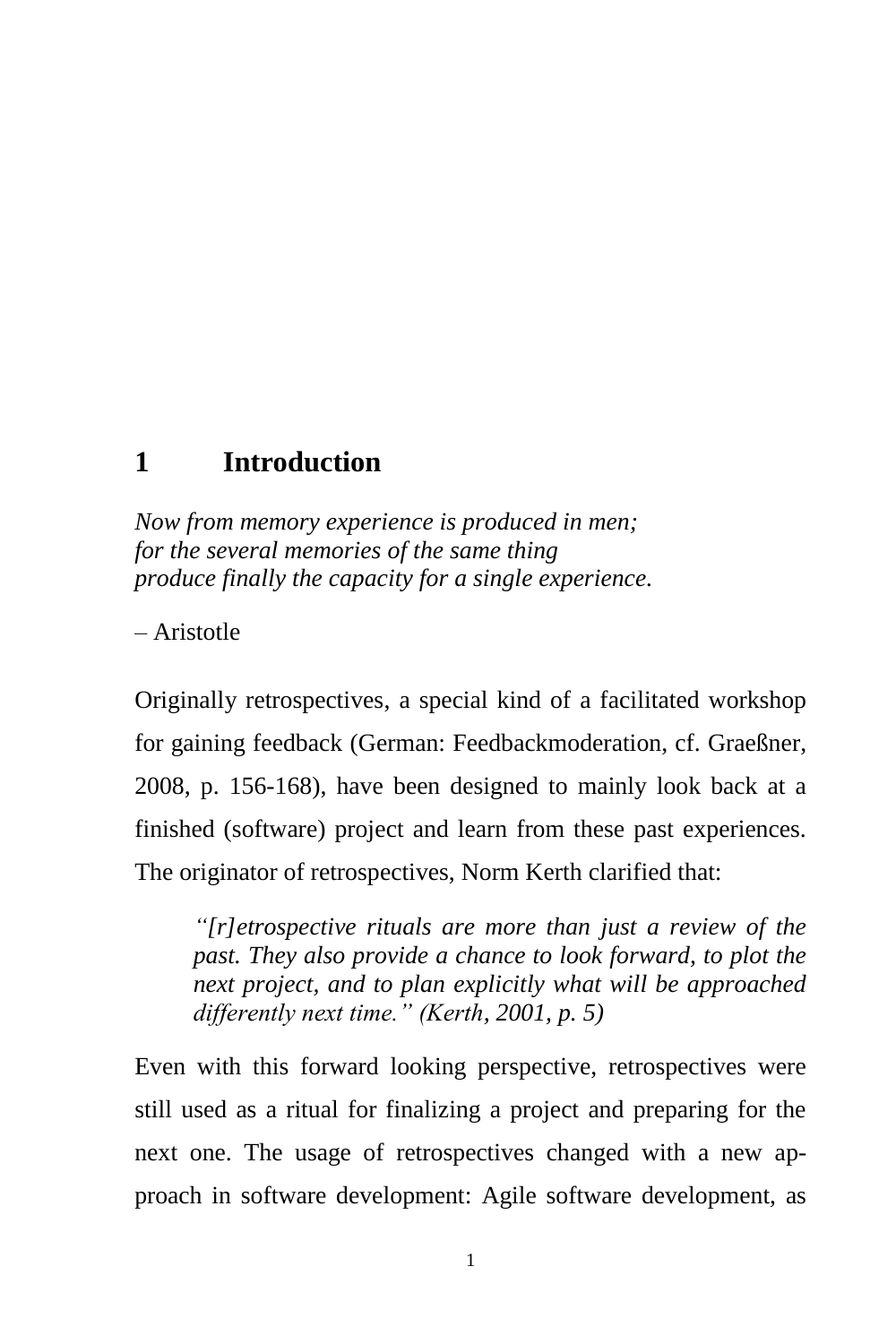defined by the Agile Manifesto is based on a value system and twelve principles which emphasize the importance of collaboration, frequent feedback and continuous learning. 1 The last principle of the Agile Manifesto even requests the following: *<sup>2</sup>*

*"At regular intervals, the team reflects on how to become more effective, then tunes and adjusts its behavior accordingly."*

Thus, with the iterative approach of this kind of development it soon became common to not only reflect on the lessons learned at the end of a project, but both earlier and more regularly during the project. As a consequence, retrospectives are meanwhile well accepted in agile software development. The motivation for reflecting more frequently was according to Esther Derby and Diana Larsen that:

*"[…] teams no longer wait until the end of a long project to inspect and adapt. They look for ways to improve at the end of every iteration." (Derby & Larsen, 2006, p. xx)*

Retrospectives are nowadays mainly used on a frequent basis in order to leverage the learning throughout a project. Most teams define this frequency as two weeks, some as one week others as one month. Yet still, the core idea of all these more or less frequent retrospectives is to reflect on a past common experience over a fixed period of time, to learn from this and to come up with ideas on what to do differently in the upcoming timeframe. Retrospec-

 $\overline{a}$ 

 $1$ <sup>1</sup>. The definition of the value system and the twelve principles can be found at: http://agilemanifesto.org.

<sup>&</sup>lt;sup>2</sup> See http://agilemanifesto.org/principles.html.